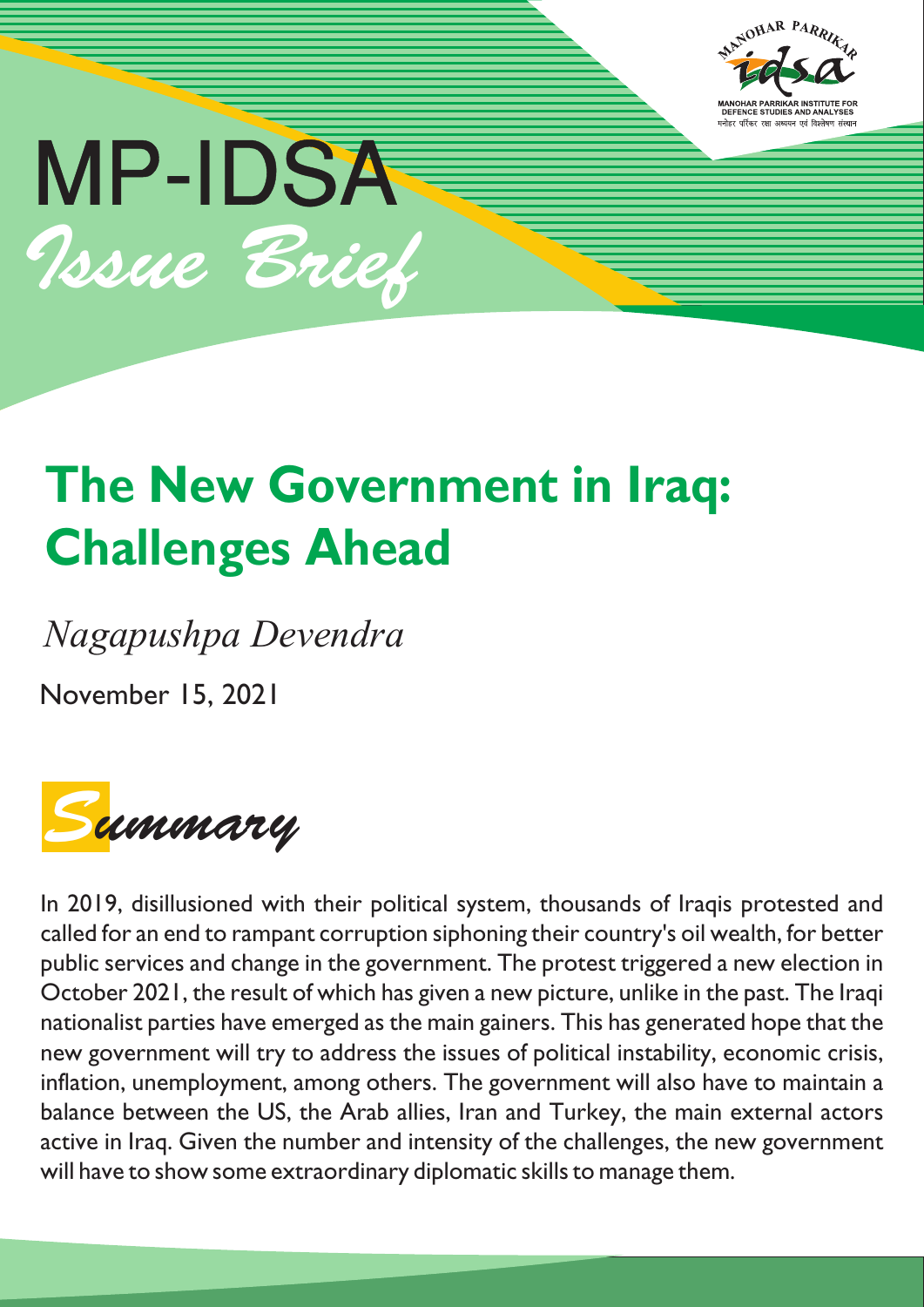Since the fall of the Saddam regime in 2003, political stability in Iraq has been marred by ethnic strife, insurgencies and frequent violent conflicts. In such a chaotic environment, efforts to restore legitimacy and development of the country have proved to be ineffective. Due to weak state institutions and their lack of authority to impose decision in the country, even basic governance has been a challenge. For example, the government could not bring stability in areas previously controlled by the Islamic groups. Kirkuk does not have a governor till date. The rise in corruption is another concern being raised by the common people as it is affecting them the most. A recent study by Enabling Peace in Iraq Centre shows that about 80 per cent of Iraqis view corruption as one of the biggest problems faced by Iraq. This is nearly 10 times more than the number of people who mention the Islamic State (8.8 per cent) or healthcare/Covid-19 (5.9 per cent) as more serious issues.<sup>1</sup>

The people of Iraq have been protesting against the abysmal conditions in the country to force the government to provide better governance, security and other services. The Sadr protests of 2016 and the Basra protests of 2018 were aimed at asking the government to deliver on these aspects. One of the prominent protests was the October revolution in 2019,<sup>2</sup> also known as the Tishreen Movement, during which Iraqis demanded to end the Muhasasa system—an ethno-sectarian power sharing arrangement that has reinforced Iraq's corrupt political system since 2003. Other demands of the movement were changes in the electoral law and early elections to create a government of technocrats.<sup>3</sup>

Iraqis' uproar forced the then Prime Minister Adel Abdul Mahdi to step down. However, his resignation resulted in months of political deadlock as the major political parties were unable to pick Mahdi's replacement. Since the removal of Saddam Hussein, Iraq's prime ministerial candidate has been from the Shi'ite Dawa Party. So far, the Shia leaders have been unable to share power with the Sunnis or the Kurdish in a stable way. They fear that the Kurds would want independence and the Sunnis would try to regain their old dominance. On the other side, Sunni blocs are reluctant to accept Shi'ite in power.<sup>4</sup>

The growing unrest in the country forced President Barham Salih to appoint an outsider Mustafa Al-Kadhimi as the Prime Minister, who managed to conduct the parliamentary election in Iraq in October 2021.<sup>5</sup> The outcome of the election has weakened pro-Iranian groups, as it gave out a clear message that the Iraqis don't

**.** 

<sup>1</sup> **["Inside Look at Iraq's Popular Movement For Reform"](https://enablingpeace.org/what-we-do/projects-in-iraq/tishreen/)**, *Enabling Peace in Iraq Center*, October 2021.

<sup>2</sup> **["Chronology of Events—](https://www.securitycouncilreport.org/chronology/iraq.php)Iraq"**, *Security Council Report*, 6 October 2020.

<sup>3</sup> **["Iraq: The Protest Movement and Treatment of Protesters and Activists"](https://www.justice.gov/eoir/page/file/1327706/download)**, *Country of Origin Information Report*, European Asylum Support Office, October 2020.

<sup>4</sup> **"Islamist Politics in [Iraq after Saddam Hussein](https://www.usip.org/sites/default/files/sr108.pdf)"**, *Special Report 108*, United States Institute of Peace, August 2003.

<sup>5</sup> **["Iraq's Head of Intelligence Named Third](https://www.aljazeera.com/news/2020/4/9/iraqs-head-of-intelligence-named-third-pm-designate-this-year) PM-designate This Year"**, *Al Jazeera*, 9 April 2020.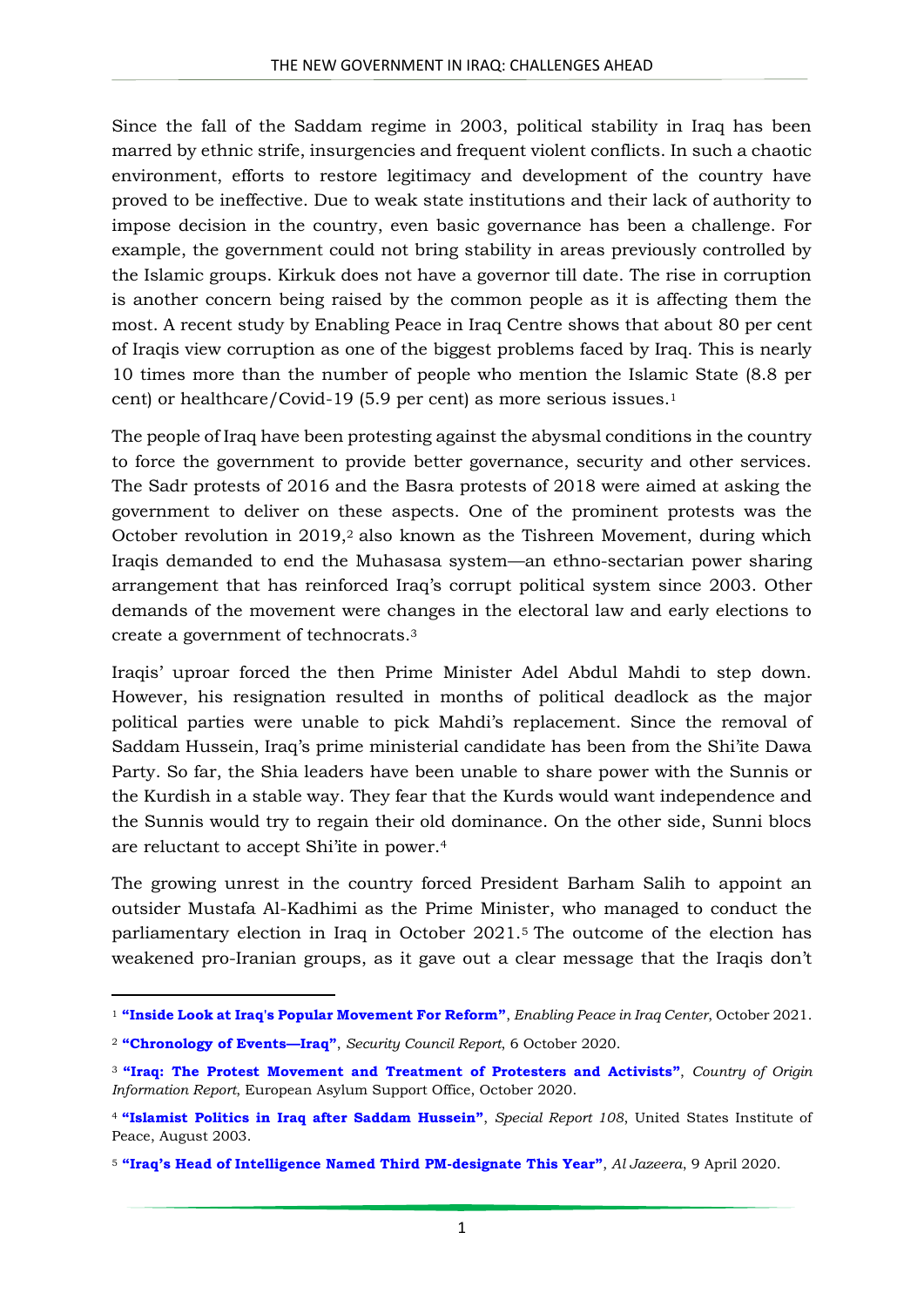want Tehran's interference in Iraq's internal affairs.<sup>6</sup> The newly introduced electoral law made it easier for smaller parties and independent candidates to canvas in smaller constituency with minimum budget. The new law changes each of the Iraq's 18 provinces into several electoral districts and allocate one parliamentary seat per 1,00,000 people. The law also prevents the traditional parties from running on unified lists, which in past helped them to retain their seats and political powers. Instead, the seats would go to whoever gets most of the votes in the electoral districts.<sup>7</sup>

## **October 2021 Election Results**

On 10 October 2021, Iraq voted to elect 329 new parliamentarians who will choose the next prime minster. <sup>8</sup> As predicted, Muqtada al-Sadr's party—the Sadrist Movement—emerged as the big winner, securing at least 73 seats. The Popular Mobilisation Front (PMU) affiliated political blocs including the Fateh party secured 20 seats.<sup>9</sup> Five of these seats are for Hadi al-Amiri's Badr Organisation; 10 for Qais Khazali's Asaib Ahl al-Haq and five are for smaller blocs such as Sanad al-Watani. In 2018 election, Fateh alone was the second largest party with 48 seats in the parliament.<sup>10</sup> The drop in seats is a setback for Iran as PMU and Fateh are considered the most reliable pro-Iranian groups in Baghdad.

Another Iran-backed group—Kataib Hezbollah or Hezbollah Brigades—also entered Iraqi politics by forming its own political bloc called the Huqooq Movement under the leadership of Hussein Muanis.<sup>11</sup> The group secured one seat. The loss of the pro-Iran parties was a message that Iraqis are not willing to tolerate proxy groups that undermine the government.<sup>12</sup>

Surprisingly, former Prime Minister Nuri al-Maliki's party, State of Law Coalition benefitted from anti-Iranian sentiments among the Iraqis. The party secured 37 seats,

**.** 

<sup>6</sup> **"Iraqis are [Getting](https://www.economist.com/middle-east-and-africa/2021/03/25/iraqis-are-getting-fed-up-with-iran) Fed Up with Iran"**, *The Economist*, 27 March 2021.

<sup>7</sup> **["Iraq: Prime Minister Announces Early Parliamentary Elections and Urges Impleme](https://www.loc.gov/item/global-legal-monitor/2020-08-14/iraq-prime-minister-announces-early-parliamentary-elections-and-urges-implementation-of-new-election-law/)ntation of [New Election Law"](https://www.loc.gov/item/global-legal-monitor/2020-08-14/iraq-prime-minister-announces-early-parliamentary-elections-and-urges-implementation-of-new-election-law/)**, *Library of Congress*, 14 August 2020.

<sup>8</sup> **["Iraq Elections: October 2021"](https://iraq.un.org/en/133802-iraq-elections-october-2021)**, *United Nations–Iraq*, October 2021.

<sup>9</sup> Ali Jawad, **["Iraq Announces Full Results of Parliamentary Elections"](https://www.aa.com.tr/en/middle-east/iraq-announces-full-results-of-parliamentary-elections/2394814)**, *Anadolu Agency*, 17 October 2021.

<sup>10</sup> Nagapushpa Devendra, **"Iraq Post[-Elections: Government Formation amid Vote Recount](https://idsa.in/system/files/page/2015/waw-1-3.pdf)"**, *MP-IDSA–West Asia Watch*, Vol. 1, No. 3, May–June 2018.

<sup>11</sup> Kaitaib Hezbollah is on the US list of terrorist organisations and is accused of targeting American forces in Iraq. Muanis himself was jailed by the Americans for four years from 2008 to 2012 for fighting against US troops.

<sup>12</sup> **"Treasury Sanctions Iran-[Backed Militia Leaders Who Killed Innocent Demonstrators in Iraq"](https://home.treasury.gov/news/press-releases/sm847)**, US Department of Treasury*,* 6 December 2019. And **["Iraq: State Appears Complicit in Massacre of](https://www.hrw.org/news/2019/12/16/iraq-state-appears-complicit-massacre-protesters)  [Protesters](https://www.hrw.org/news/2019/12/16/iraq-state-appears-complicit-massacre-protesters)"**, *Human Rights Watch*, 16 December 2019.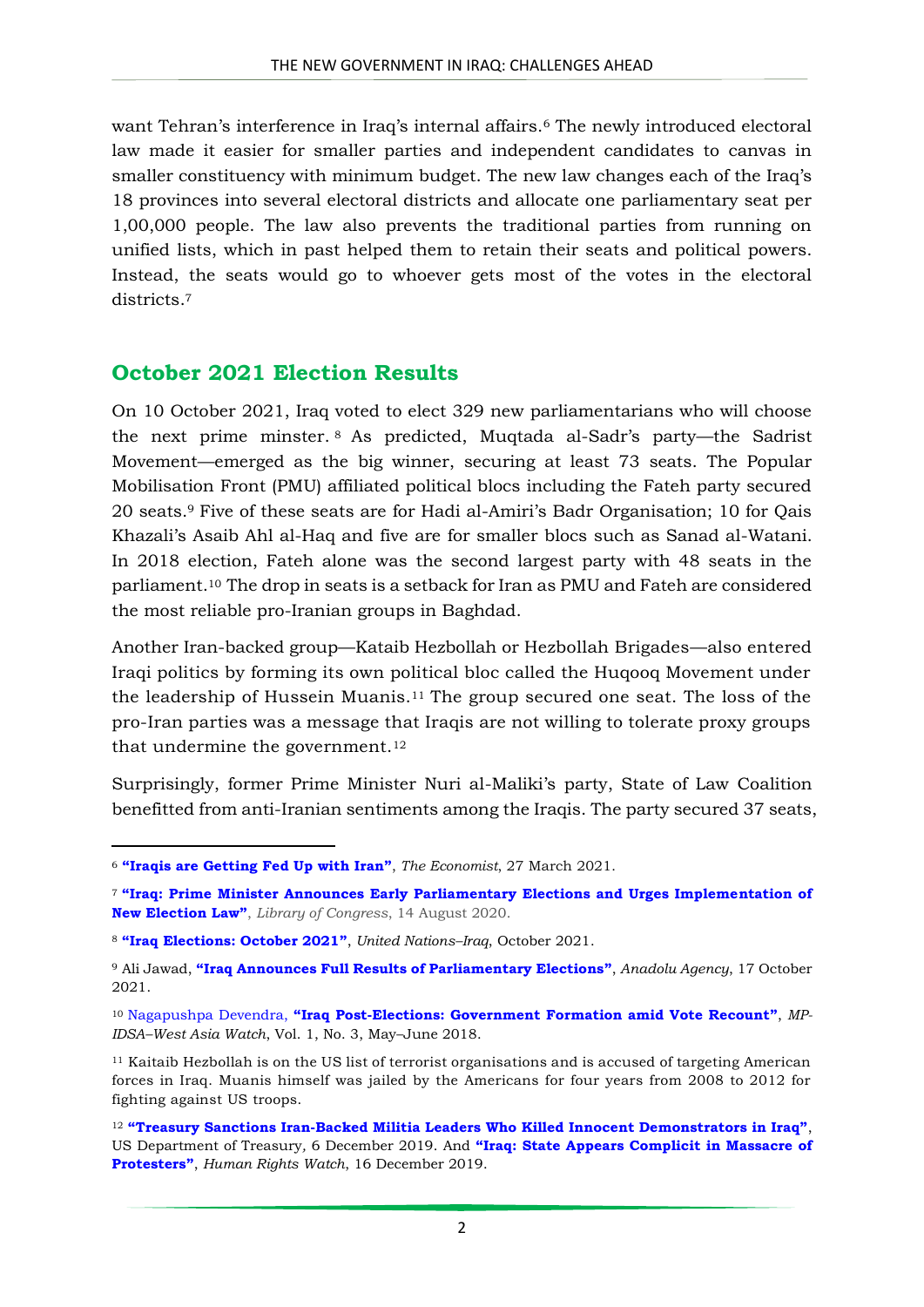despite facing strong opposition from the local, regional and international parties which blamed Maliki for Iraq losing about a third of its land to the IS group.<sup>13</sup> In 2018 election, his party had secured 25 seats.

Showing some signs of overcoming the divisions among Iraqi Sunni political factions, the Sunnis have emerged as a more cohesive political force this time. Progress Party or the *Taqadom Party*, an umbrella body for several Sunni parties, headed by current parliament speaker Mohammed al-Halbousi won 37 seats, making it the second largest in parliament. Azem Iraq Alliance, another major Sunni group, headed by businessman Khamis al-Khanjar won 12 seats. The alliance includes eight parties and prominent Sunni figures such as former speakers Mahmoud al-Mashhadani and Salim al-Jubouri, and some former ministers and lawmakers.

The Kurdish parties won 61 seats. The Kurdistan Democratic Party (KDP), headed by Masoud Barzani, which dominates the government of the autonomous Kurdish region of Iraq secured 32 seats and its rival, the Patriotic Union of Kurdistan (PUK) party headed by the former Iraqi President Jalal Talabani won 15 seats.

Lastly, the implementation of new electoral law allowed new hopefuls such as tribal leaders, business people and civil society activists to join the political race and challenge the traditional political parties. The two such new political blocs which managed to secure nine seats each are the New Generation and the new Imtidad Movement, which promised to tackle corruption. They are likely to become part of the winning political blocs, rather than forming coalition of their own. However, they could still act as a watchdog for the government to effectively function.

## **Possible Coalition**

**.** 

The 2021 parliamentary election suggests that Sadrists have gained popularity while Fateh's support has declined. However, Fateh still maintains powerful coercive capital and is likely to play a major role in the formation of the new government. In fact, a coalition between Fateh and PUK is expected.<sup>14</sup> PUK has recently announced its support for President Barham Salih, arguably the candidate with the most political leverage in Iraq. <sup>15</sup> Another possible coalition that is likely to emerge is between Fateh and State of Law Coalition. Maliki is eyeing on the premiership, however, without the backing of Fateh, he may not be able to fulfil his political

<sup>13</sup> Mohamad Bazzi, **["It's Time for Iraq's Nuri al](https://qz.com/223585/its-time-for-iraqs-nuri-al-maliki-to-go/)-Maliki to Go"**, *Quartz*, 20 June 2014.

<sup>14</sup> **["Kurdistan's PUK Forges Alliance with Pro](https://thearabweekly.com/kurdistans-puk-forges-alliance-pro-iran-factions-iraq-ahead-election)-Iran Factions in Iraq Ahead of Election"**, *The Arab Weekly*, 8 June 2021.

<sup>15</sup> **["Iraqi President Seeks Second Term, Believes He Has More to Offer"](https://thearabweekly.com/iraqi-president-seeks-second-term-believes-he-has-more-offer)**, *The Arab Weekly,* 20 September 2021.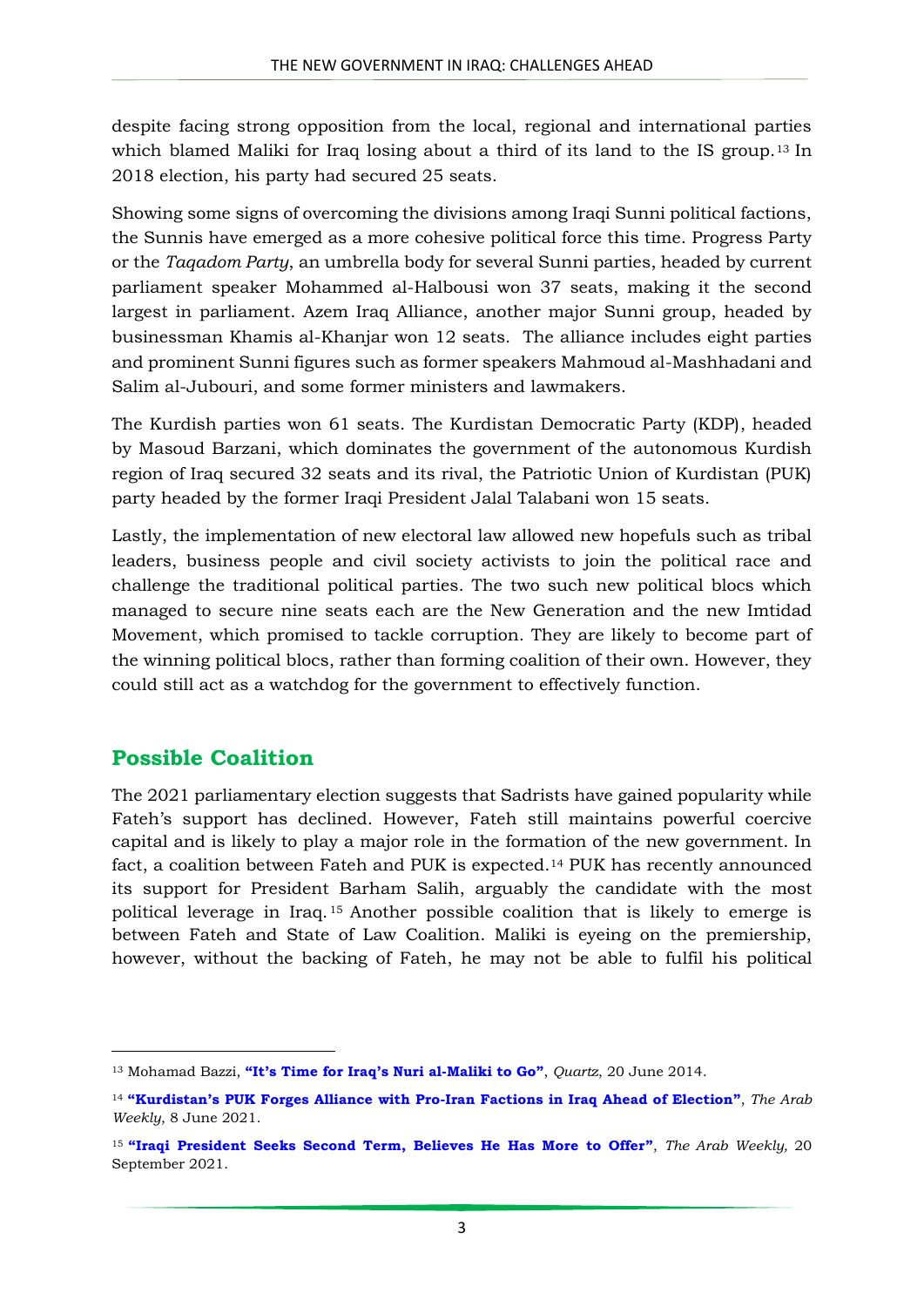aspirations. On the other side, Iraqi armed groups do not want Maliki as their prime minister, but they do see him as an important ally after the election.<sup>16</sup>

The most interesting change could be Sunni and Kurdish parties aligning with Fateh's main rival—Sadrist Movement—to form the next government. Sadrist Movement is expected to form coalition with Kurdistan Democratic Party and Progress Party. All three parties have secured majority votes in the elections. In other words, they will play a major role in electing the prime minister and the speaker of the parliament. It is already estimated that Progress Party leader Halbousi is wellplaced to return as a speaker.<sup>17</sup> Also, Sadr has nominated four names for the Iraqi premiership—Mustafa Al-Khadhimi, Iraq's ambassador to the UK, Jaafar al-Sadr, Deputy Parliament speaker, Hasan al-Kaabi and the Sadrist leader Nassar al-Rubai.<sup>18</sup>

Among the prime ministerial candidates, Kadhimi has better chances to retain his premiership, as he is not associated with any political party and is not driven by any political ideology. Thus, he may not face much resentment from the nationalists. More importantly, during his one-year premiership, Kadhimi has performed moderately well when compared to others. On the economic front, Kadhimi introduced the "White Paper for Economic Reforms" in November 2020 which mentioned potential ideas to recover Iraqi economy.<sup>19</sup> However, given the nature of Iraq's economic crisis, it would be unrealistic to expect any government reforms to yield positive results in just a year or two. Also, economic development doesn't necessarily end the institutionalised corruption. On the political front, Kadhimi had launched an anti-corruption campaign. <sup>20</sup> Regionally, he has also emerged as a significant figure for foreign actors like the US, Iran and Saudi Arabia which see him as an acceptable leader for a complicated country.<sup>21</sup>

## **Challenges**

**.** 

Despite the smooth process of the Prime Minister nominations, a number of future challenges lie in wait for the formation of a new government at both domestic and regional fronts.

<sup>16</sup> **"[MEE: Nouri al-Maliki is Plotting His Comeback in the Upcoming Elections](https://shafaq.com/ar/Report/MEE-Nouri-al-Maliki-is-plotting-his-comeback-in-the-upcoming-elections)"**, *Shafaq News*, 14 August 2021.

<sup>17</sup> Andrew Parasiliti, Elizabeth Hagedorn and Joe Snell, **["The Takeaway: Sunni 'Awakening' is a Big](https://www.al-monitor.com/originals/2021/10/takeaway-sunni-awakening-big-story-iraqs-elections#ixzz7AQCModuS)  [Story from Iraq's Elections"](https://www.al-monitor.com/originals/2021/10/takeaway-sunni-awakening-big-story-iraqs-elections#ixzz7AQCModuS)**, *Al-Monitor*, 13 October 2021.

<sup>18</sup> **"Including al[-Kadhimi, al-Sadr Proposes Four Names for the Prime Ministry](https://shafaq.com/ar/Iraq-News/Including-al-Kadhimi-al-Sadr-proposes-four-names-for-the-Prime-Ministry)"**, *Shafaq News*, 6 October 2021.

<sup>19</sup> **["What is the White Paper for Economic Reform?"](https://gds.gov.iq/what-is-the-white-paper-for-economic-reform/)**, Government of Iraq, 26 November 2020.

<sup>20</sup> **["Iraq PM Launches Campaign Against Customs Corruption, Vows Reforms"](https://thearabweekly.com/iraq-pm-launches-campaign-against-customs-corruption-vows-reforms)**, *The Arab Weekly*, 12 July 2020.

<sup>21</sup> Paul Iddon, **"Can [Iraq's Prime Minister Win Re-election and Curb the Power of Iran-backed](https://www.middleeasteye.net/news/iraq-election-mustafa-kadhimi-win-reelection-curb-iran-militias)  [Militias?"](https://www.middleeasteye.net/news/iraq-election-mustafa-kadhimi-win-reelection-curb-iran-militias)**, *Middle East Eye*, 1 October 2021.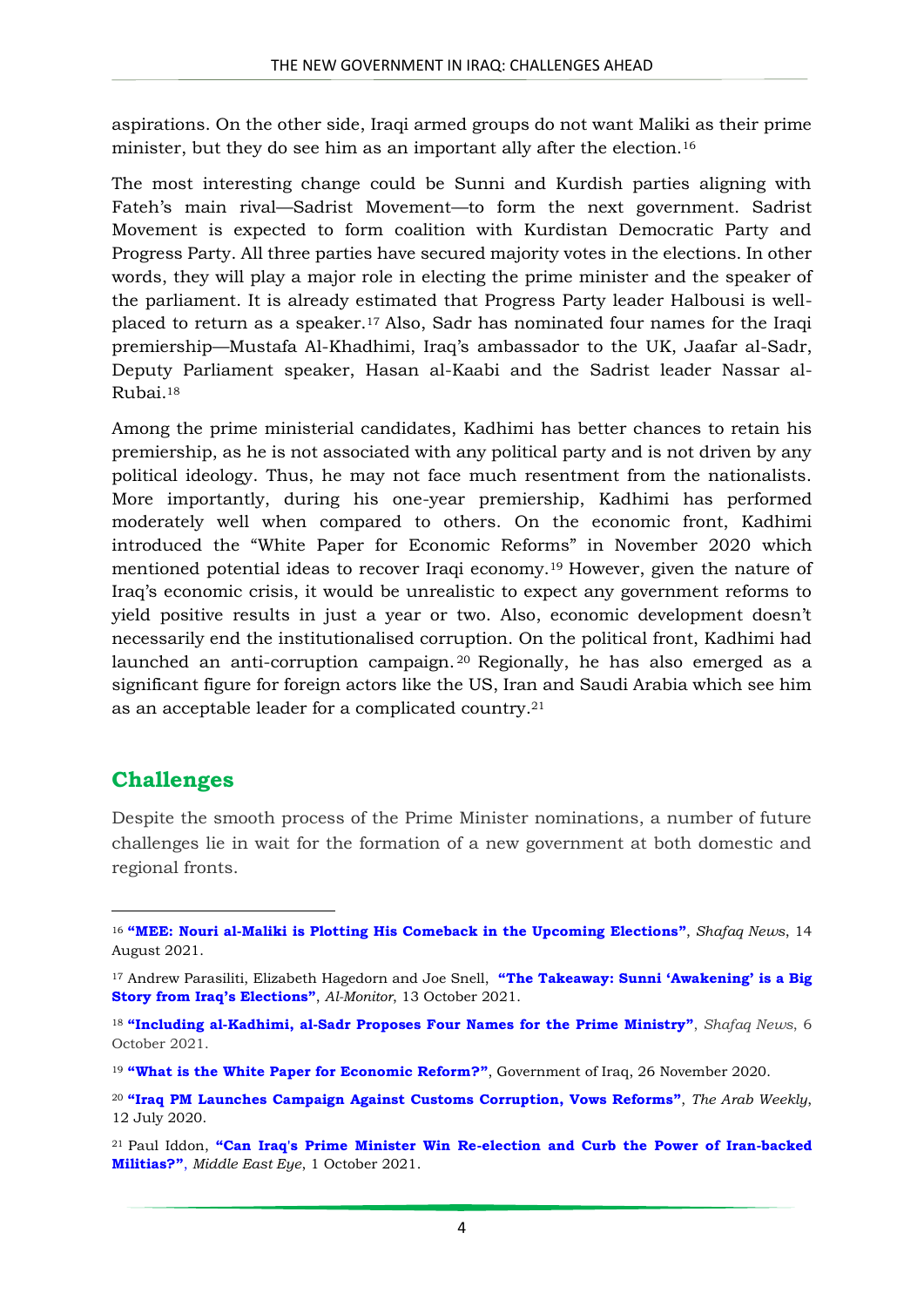#### **Domestic Challenges**

The next government is likely to face formidable challenges in introducing short-term as well as long-term economic reforms, fighting corruption, improving basic services and addressing unemployment, inflation and poverty in Iraq. The government will also have to deal with problems accumulated over the years that forced Mahdi to resign as well as the crisis that emerged thereafter, especially prosecuting killers of protesters who revolted against the government in 2019. <sup>22</sup> The country is also plagued with health and public crisis as a result of worldwide Covid-19 outbreak. Iraq has the lowest vaccination rate in the region. Till date, about one million people have been fully vaccinated, representing less than 2 per cent of the population.<sup>23</sup>

The government will also have to be very careful in allotting oil-rich states to political parties. Baghdad draws 94 per cent of its budget from the revenue generated from oil.<sup>24</sup> The 2021 Iraqi budget was US\$ 89 billion, with an estimated deficit of US\$ 19 billion which was calculated on the basis of its oil-selling price of US\$ 45 per barrel.<sup>25</sup> The challenge is to use this revenue to improve lives of Iraqis, rather than coming under pressure and dividing it within the networks of ruling political parties.

Another challenge would be the reconstruction of the country. From 2003 to 2014, more than US\$ 220 billion were spent on rebuilding the country. In the post-ISIS period, Iraq held a reconstruction conference in Kuwait where key international donors pledged US\$ 30 billion. Till date, many of the promised funds have not been transferred due to the corruption and mismanagement of funds by the previous government.<sup>26</sup> Without greater accountability and transparency in the government, it would be extremely difficult to break the cycle of corruption and inefficiency and gain trust of the donors.

Besides, security challenges represent a vital concern since militias affiliated to ISIS continue to carry out sporadic attacks across the country, leading to a number of casualties and financial losses.<sup>27</sup> As compared to the 2014 ISIS uprising, the terrorist groups are down to 5 per cent. However, experts state that capturing or killing small groups is much more difficult than killing militants in open battles. Surgical counterterrorism raids will need to be undertaken for at least 5–10 years to eliminate the

**.** 

<sup>22</sup> Ibid.

<sup>23</sup> **"COVID-[19 Vaccine Doses Administered"](https://ourworldindata.org/grapher/cumulative-covid-vaccinations)**, *Our World in Data.*

<sup>24</sup> Lawk Ghafuri, **["Iraqi Government Submits 2020 Budget to Parliament, Nine Months Late"](https://www.rudaw.net/english/middleeast/iraq/140920201)**, *Rudaw*, 14 September 2020.

<sup>25</sup> Mansoor, **["Iraqi Parliament Approves 2021 Budget"](https://www.siasat.com/iraqi-parliament-approves-2021-budget-2118523/)**, *The Siasat Daily*, 1 April 2021.

<sup>26</sup> Abbas Kadhim, **["Rebuilding Iraq: Prospects and Challenges"](https://www.thecairoreview.com/essays/rebuilding-iraq-prospects-and-challenges/)**, *The Cairo Review of Global Affairs*, Summer 2019.

<sup>27</sup> Sinan Mahmoud, **["Iraqi Prime Minister Blames Security Failures for ISIS Attacks"](https://www.thenationalnews.com/mena/iraq/2021/09/06/iraqi-prime-minister-blames-security-failures-for-isis-attacks/)**, *The National News*, 6 September 2021.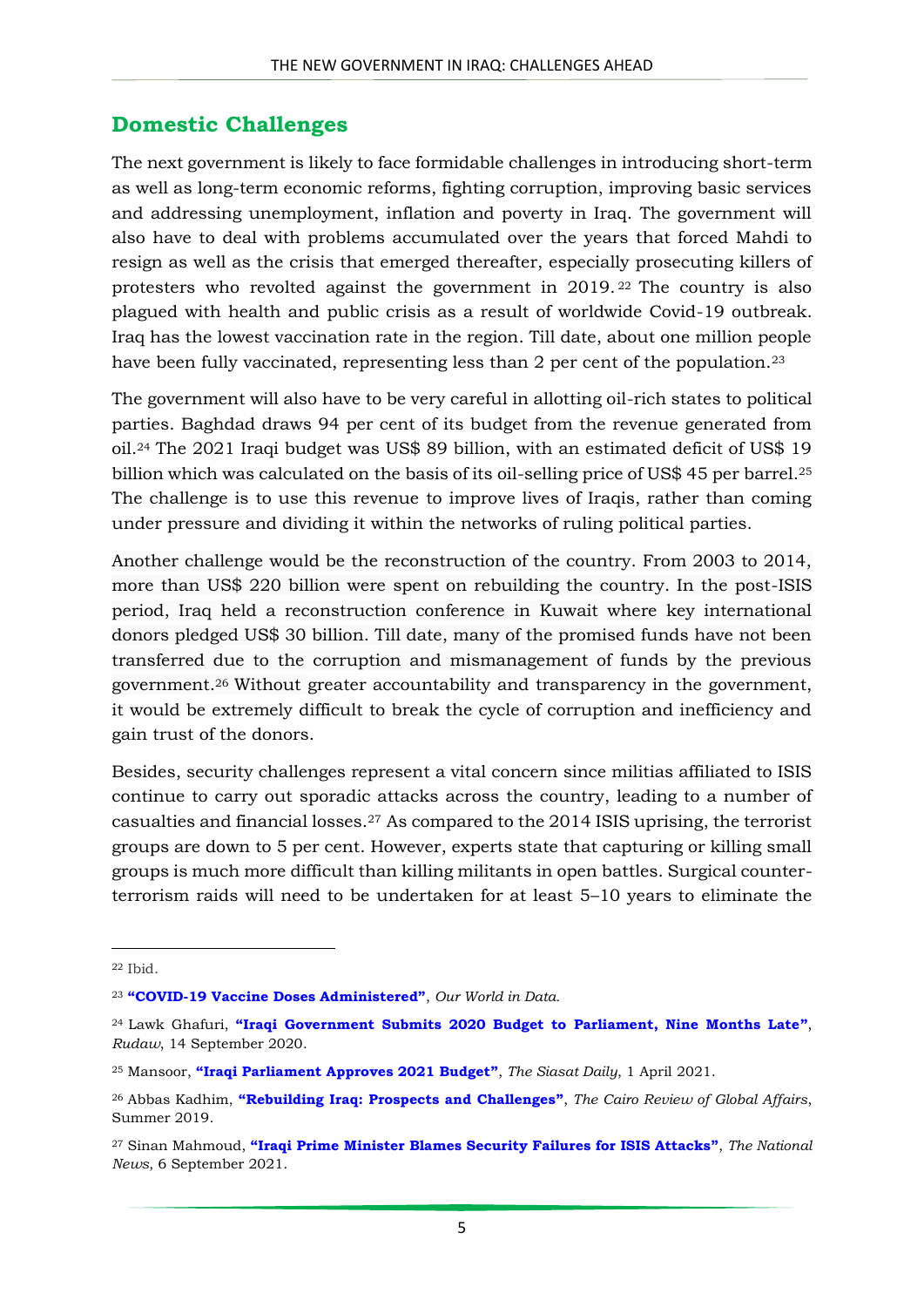remaining terrorists.<sup>28</sup> Counter-terrorism operations would also mean that the new government will have to collaborate with Iran-backed PMU, which was established to help Iraq defeat the ISIS in 2014.

#### **Regional Challenges**

**.** 

Since the 2003 US-led invasion, every government in Iraq has needed a go-ahead from Tehran and Washington. For instance, in 2018, Iran and the US compromised on the appointment of Al-Kadhimi as the prime minister. It is crucial for the new government to maintain good relations with Iran as well the US for two reasons. First, for negotiating the Status of Force Agreement (SOFA) with the US, to remove its combat troops from Iraq by end of 2021.<sup>29</sup> Second, to continue signaling to the new Raisi Ebrahim government that Iraq wants strong ties with Iran based on the "principle of non-interference in the internal affairs" of the country.<sup>30</sup> It would also build trust among Iraqi population who demanded removal of foreign influence in the country in October 2019 protest. However, it is not going to be easy for the new government.

While the demand of US withdrawal is strongest among the PMU, especially after the January 2020 US drone strike that killed General Qassem Soleimani, head of Iran's expeditionary Quds force, and PMU Abu Mahdi al-Muhandis, it is resisted by others, especially the Kurdish parties.<sup>31</sup> Also, there is a growing demand from the Kurds<sup>32</sup> and Sunnis for normalising relations with the US' closet ally, Israel—another unwelcome development to Iran and its affiliate groups in Iraq.<sup>33</sup>

Along with the Kurds, the Gulf countries that remain deeply concerned about Iranian influence in the region, will certainly look for ways to make sure the new government stays close to the US and its allies.<sup>34</sup> In fact, the two dominant Gulf powers Saudi

<sup>28</sup> Mina Aldroubi, **["ISIS Cannot Recover in Iraq Unless Government Loses Stability, Experts Say"](https://www.thenationalnews.com/mena/iraq/2021/09/10/isis-cannot-recover-in-iraq-unless-government-loses-stability-experts-say/)**, *The National News*, 10 September 2021.

<sup>29</sup> Gregory Aftandilian, **["The Realities and Challenges of a New US SOFA with Iraq"](https://arabcenterdc.org/resource/challenges-sofa-iraq/)**, *Arab Center Washington DC*, 15 August 2017.

<sup>30</sup> **"Non[-interference Key to Iran-Iraq Relations, Says Kadhimi on Tehran Visit](https://www.thenationalnews.com/world/mena/non-interference-key-to-iran-iraq-relations-says-kadhimi-on-tehran-visit-1.1052412)"**, *The National News*, 22 July 2020.

<sup>31</sup> **["PMU Chief Reiterates Expulsion of US Forces from Iraq"](https://iqna.ir/en/news/3473723/pmu-chief-reiterates-expulsion-of-us-forces-from-iraq)**, *International Quran News Agency*, 18 January 2021.

<sup>32</sup> **["Baghdad Rejects Iraqi Kurdish Forum's Push for Normalization with Israel"](https://www.timesofisrael.com/baghdad-rejects-iraqi-kurdish-forums-push-for-normalization-with-israel/)**, *The Times of Israel*, 25 September 2021.

<sup>33</sup> Jane Arraf, **["Talk of Iraq Recognizing Israel Prompts Threats of Arrest or Death"](https://www.nytimes.com/2021/09/29/world/middleeast/iraq-recognizing-israel.html)**, *The New York Times*, 29 September 2021.

<sup>34</sup> Kristian Coates Ulrichsen, **["Are More Gulf States About to Normalize Ties With Israel?"](https://www.worldpoliticsreview.com/articles/29131/are-more-gulf-states-about-to-normalize-ties-with-israel)**, *World Politics Review*, 14 October 2020.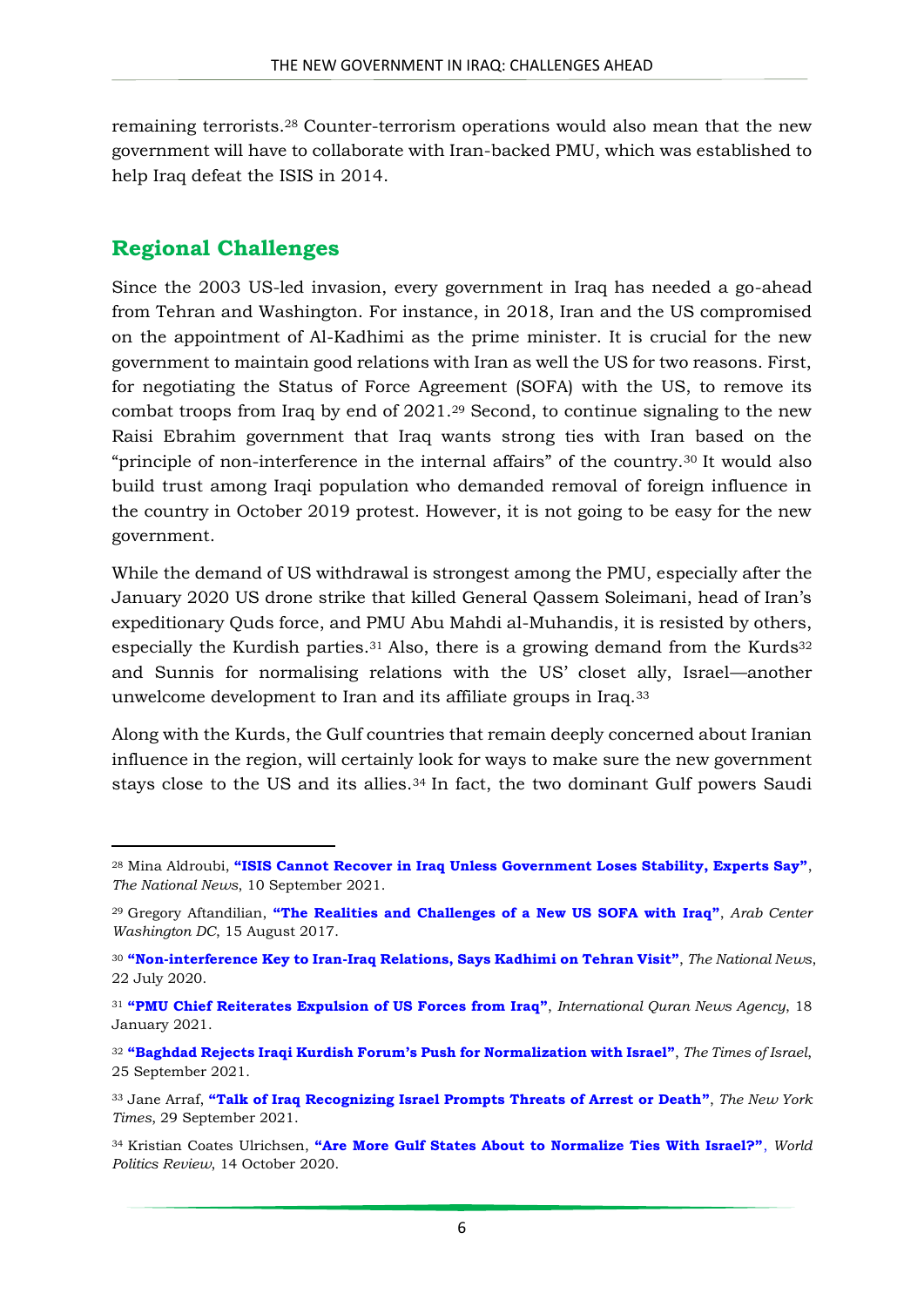Arabia and UAE view Israel as a formidable partner that is willing to act forcibly to counter its regional adversary—Iran.

While Russia, along with Iran views Iraq as another theatre in which it can work to end the US-led world order and re-establish itself as a dominant power, but in doing so damages Iraqi stability. Russia exploits and exacerbates tensions in the US–Iraqi ties to accelerate the US withdrawal from the region. Kremlin's increasing ties with Iran's proxy militia network in Iraq could threaten not only Iraqi stability but also US forces and interests in Iraq and Syria.

Another challenge for Baghdad is to deal with Turkey which is increasingly disregarding Iraqi stability. In 2018, Turkish President Tayyip Erdogan launched a formal operation against the Kurds in Iraq.<sup>35</sup> The Baghdad administration as well as the Iran-backed paramilitary groups condemned Turkish attack as an infringement upon its country's sovereignty. Iraq has also filed a formal complaint against Turkey.<sup>36</sup> On the other side, Erdogan claims that it is an act of self-defense since Iraqi government failed to prevent its land being used as a base to attack Turkish border.<sup>37</sup>

With the October 2021 election, Ankara is looking for a new government in Baghdad with which it can coordinate and in particular, not block Turkish soldiers from carrying out continuous attacks on PKK (Kurdistan Workers' Party) and its hideouts on the northern border. However, given the majority of seats Kurdish parties secured in the 2021 election, it is clear that they will not only play a major role in the formation of government but will also influence Iraq's regional policies. The new government will have to be very careful in negotiating these issues, keeping the interests of the state, political parties and the people into consideration. Any miscalculation could lead to the downfall of the government.

## **Conclusion**

**.** 

Since the fall of the Saddam regime in 2003, Iraq has not been able to gain political stability or made any economic progress. The removal of the Saddam regime exposed the ethnic fault-lines within the country and various ethnic groups started fighting to gain power and exercise it to their own benefit. Since the Shi'ite constitute the majority of Iraqi population, they were able to gain the most powerful posts due to the electoral political calculations. However, their ways of undermining the interests of other groups have only deteriorated the political crisis further. The gulf between

<sup>35</sup> **["Turkey Says Operation Against PKK in Iraq to Continue"](https://www.aljazeera.com/news/2020/8/13/turkey-says-operation-against-pkk-in-iraq-to-continue)**, *Al Jazeera*, 13 August 2020.

<sup>36</sup> **["Iraq Condemns Turkish Strikes against PKK in Kurdistan Region"](https://www.al-monitor.com/originals/2020/04/iraq-condemn-turkey-airstrikes-pkk-kurdistan-region.html)**, *Al-Monitor*, 16 April 2020. <sup>37</sup> No. 34.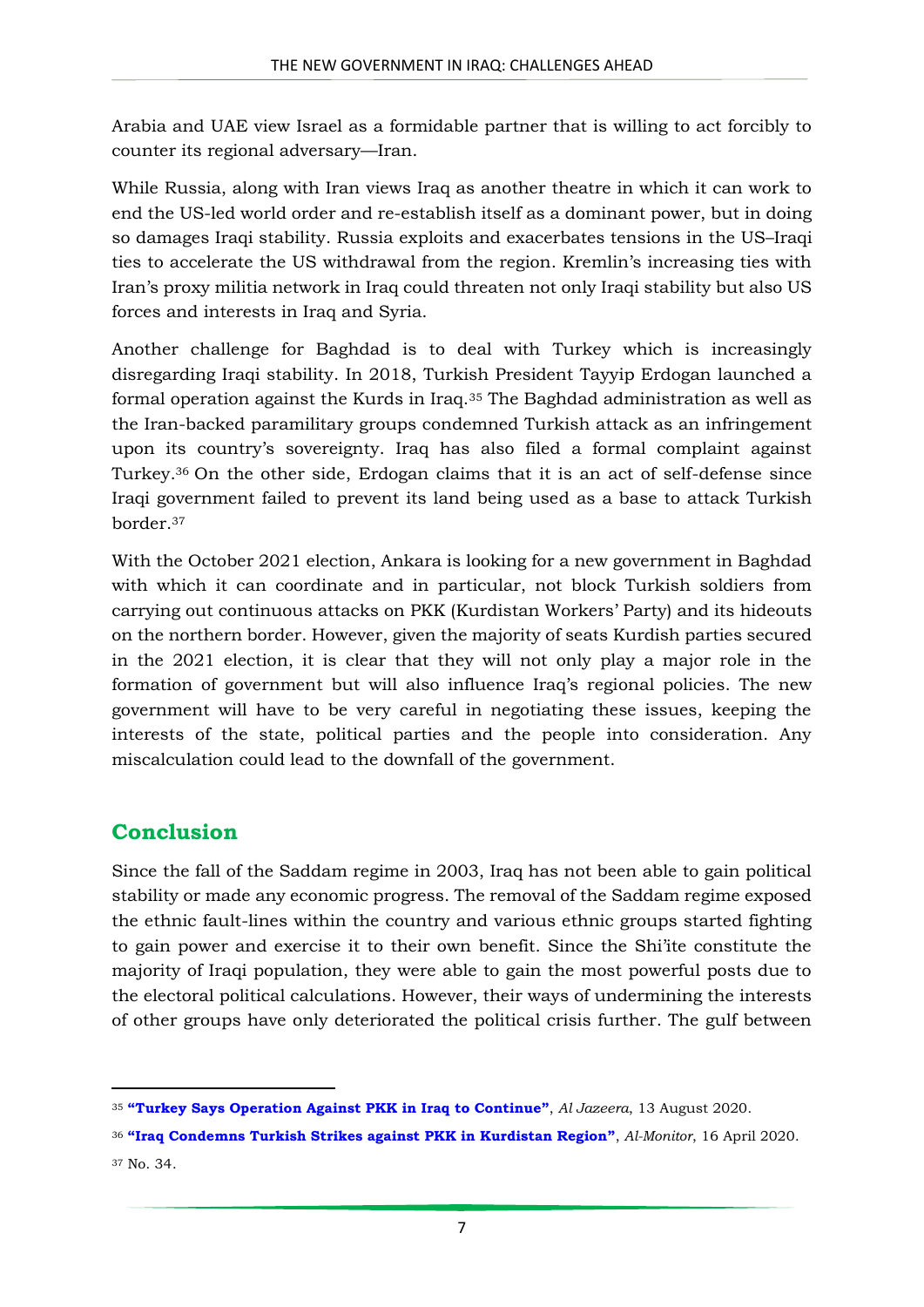the various ethnic groups has also led to rampant corruption and poor governance. Also, increasing disentitlement of the Sunnis led to the rise of ISIS.

However, holding the elections and formation of governments in Iraq has generated hope, especially since corrupt politicians and leaders were forced to resign by mass protests. The latest election was also an outcome of such protests. The result of the elections had given a new picture, unlike in the past. The Iraqi nationalist parties have emerged as the main gainers. This has generated hope that the new government will try to address the issues of political instability, economic crisis, inflation, unemployment, among others. The government will also have to maintain a balance between the US, the Arab allies and Iran, the main external actors active in Iraq. Given the number and intensity of the challenges, the new government will have to show some extraordinary diplomatic skills to manage them.